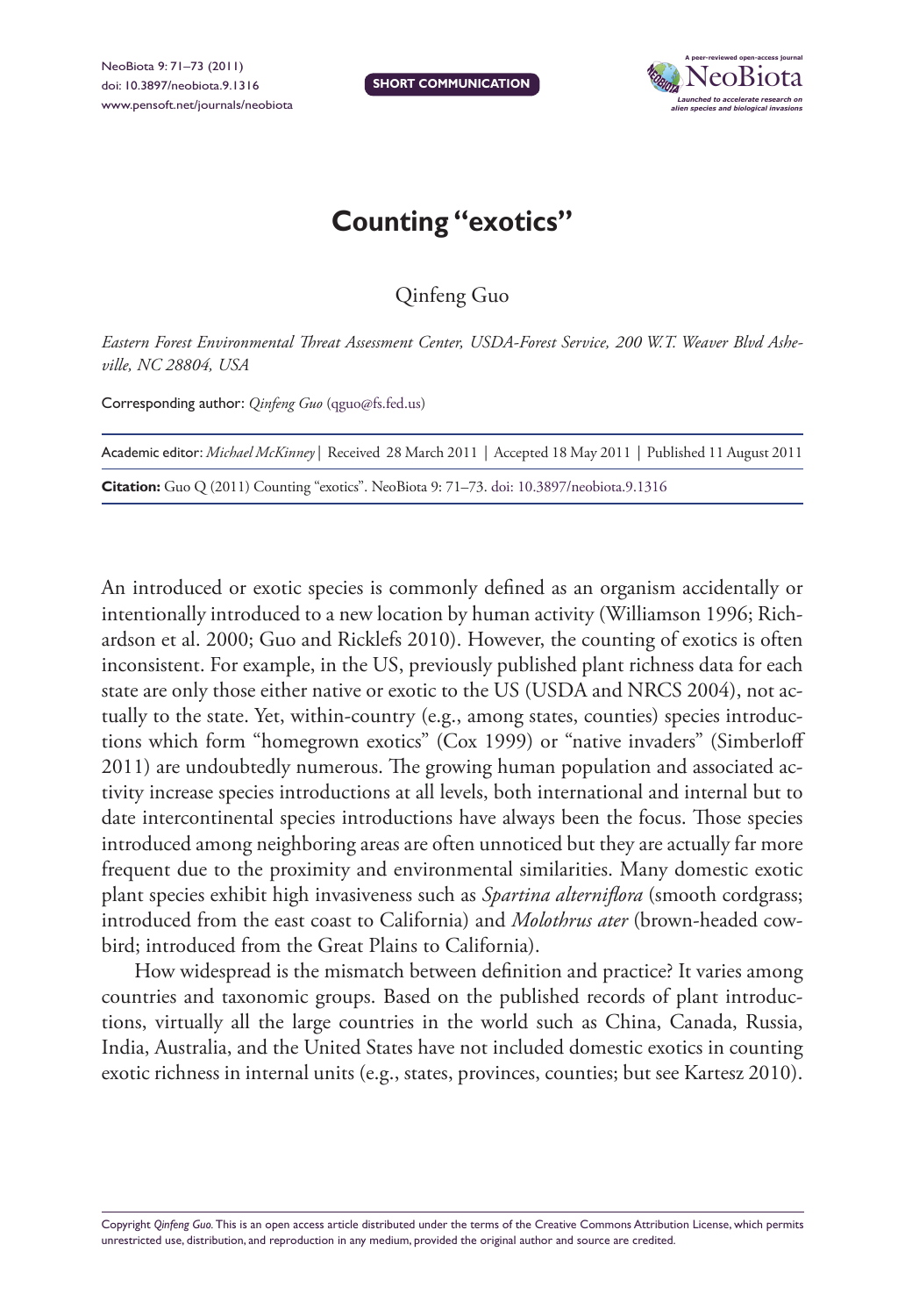In other words, the national boundaries are used to count exotics. This is because, for many taxonomic groups, species introductions among internal administrative units are rarely monitored. The effect of using national boundary to count exotic species becomes greater when the internal units become smaller. For example, within California, detailed records show many native species (to some parts of the state) have been naturalized in other parts of the state (e.g., Hickman 1993; S. Norman, pers. commun.). In contrast, as the focal area becomes larger, the exotic species pool becomes smaller (at the global scale, there are no exotic species).

Using boundaries larger than the concerned internal units could drastically underestimate the exotic richness (and overestimate native species richness). The native species richness automatically changes when the "exotic" species richness has been correctly estimated. After the correction is done, it is critical to re-examine and evaluate previously reported diversity patterns, the relationships between the natives and exotics, and the relationships of species richness in different categories with other biotic, social, and physical variables.

Also, there are discrepancies in domestic species introductions among taxonomic groups. For example, domestic species introduction of fishes within the US but among drainages (not states) usually have good records (e.g., Fuller et al. 1999). Therefore, comparing invasion patterns for different groups needs to take this into account.

In short, counting exotics correctly is critical in invasion biology, conservation, and biogeography. Similar to international species invasions, internal species introductions also have serious ecological and environmental consequences thus pose significant socialeconomic problems (Cox 1999). For example, as with foreign exotics (Lockwood and McKinney 2001), internal species introductions also homogenize local, state, and national floras and thus lead to similar ecological/social consequences. Indeed, internal species introductions apparently have a greater homogenizing effect than external introductions for plants and fishes (McKinney 2005) and mammals (Spear and Chown 2008).

To provide quality information for more effective management, close monitoring of internal species introductions among states (or provinces especially in large countries) is urgently needed. Public education and policy/management decisions should be in place. Domestic species introductions, for whatever reason (e.g., market-based trade and travel or accidental), should be minimized, especially if some of the species may be highly invasive. Other actions may include: (1) checking local seed/plant companies and nurseries regarding their sources, (2) monitoring major transportation ports/hubs, and (3) using truly local species (not those native only to the US but those native to the immediate vicinity) for restoration. At present, such practice and/or regulations either do not exist or are minimal. Indeed, identifying species introduced across states or provincial borders is challenging as we need to separate them from natural migrants (not "exotics" by definition) for various reasons. However, because of the proximity and unprecedented and increasing within-country traffic, human induced species introductions should be reduced to the minimum level possible.